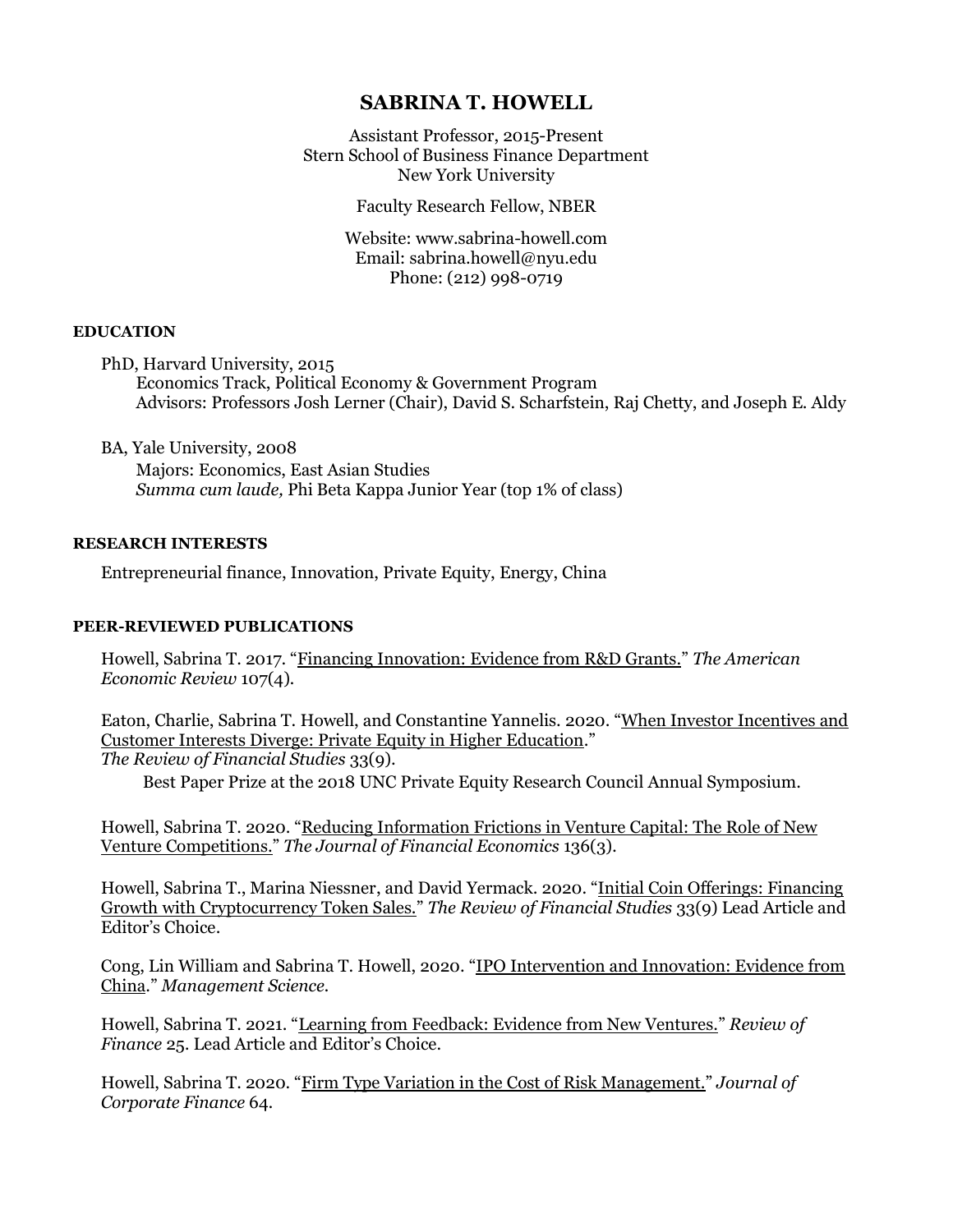Howell, Sabrina T. 2018. "[Joint Ventures and Technology Adoption: A Chinese Industrial Policy](https://www.sciencedirect.com/science/article/abs/pii/S0048733318301124)  [that Backfired](https://www.sciencedirect.com/science/article/abs/pii/S0048733318301124)." *Research Policy* 47(8).

Minsk, Ronald E., Sam P. Ori, and Sabrina Howell. 2009. "[Plugging Cars into the Grid: Why](https://heinonline.org/HOL/LandingPage?handle=hein.journals/energy30&div=25&id=&page=)  [the Government Should Make a Choice](https://heinonline.org/HOL/LandingPage?handle=hein.journals/energy30&div=25&id=&page=)." *Energy Law Journal* 30(2).

# **WORKING PAPERS**

| Denes, Matthew, Sabrina T. Howell, Filippo Mezzanotti, Xinxin Wang, and Ting Xu. 2020.<br>"Investor Tax Credits and Entrepreneurship: Evidence from U.S. States."<br>Conditionally accepted at the Journal of Finance.                                                       |
|------------------------------------------------------------------------------------------------------------------------------------------------------------------------------------------------------------------------------------------------------------------------------|
| Babina, Tania, Alex He, Sabrina T. Howell, Elizabeth Perlman, and Joseph Staudt. 2020. "The<br>Color of Money: Federal vs. Industry Funding of University Research."<br>R&R at the Quarterly Journal of Economics.<br>Yuki Arai Faculty Award for Best Paper in Finance 2020 |
| Howell, Sabrina T. and J. David Brown. 2020. "Do Cash Windfalls Affect Wages? Evidence from<br>R&D Grants to Small Firms."<br>R&R at the Review of Financial Studies.                                                                                                        |
| Ewens, Michael, Arpit Gupta, and Sabrina T. Howell. 2021. "Local Journalism Under Private<br>Equity Ownership."<br>R&R at the Journal of Financial Economics.                                                                                                                |
| Babina, Tania and Sabrina T. Howell. 2020. "Entrepreneurial Spillovers from Corporate R&D."<br>R&R at the Journal of Labor Economics.<br>Yuki Arai Faculty Award Honorable Mention for Best Paper in Finance 2018                                                            |
| Howell, Sabrina T. and Ramana Nanda. 2020. "Networking Frictions in Venture Capital, and the<br>Gender Gap in Entrepreneurship."<br>R&R at the Journal of Financial and Quantitative Analysis.<br>Best Paper Prize, 2020 Midwest Finance Association                         |
| Howell, Sabrina T., John Van Reenen, and Jun Wong. 2021. "Opening up Military Innovation:<br>Causal Effects of 'Bottom-Up' Reforms to U.S. Defense Research."<br>Best Empirical Finance Paper at the WFA 2021                                                                |
| Gupta, Atul, Sabrina T. Howell, Constantine Yannelis and Abhinav Gupta. 2020. "Does Private<br>Equity Investment in Healthcare Benefit Patients? Evidence from Nursing Homes."<br>Best Paper Prize in Health and Finance, 2021 Midwest Finance Association                   |
| Gornall, Will, Oleg Gredil, Sabrina T. Howell, and Xing Liu. 2021. "Do Employees Cheer for Private<br>Equity? The Heterogeneous Effects of Buyouts on Job Quality."                                                                                                          |
| Howell, Sabrina T., Theresa Kuchler, David Snitkof, Johannes Stroebel, and Jun Wong. 2021.<br>"Automation Can Mitigate Racial Disparities in Small Business Credit: Evidence from the Paycheck<br>Protection Program."                                                       |

Howell, Sabrina, Yeejin Jang, Hyeik Kim, and Michael Weisbach. "All Clear for Takeoff: Evidence from Airports on the Effects of Infrastructure Privatization." 2022.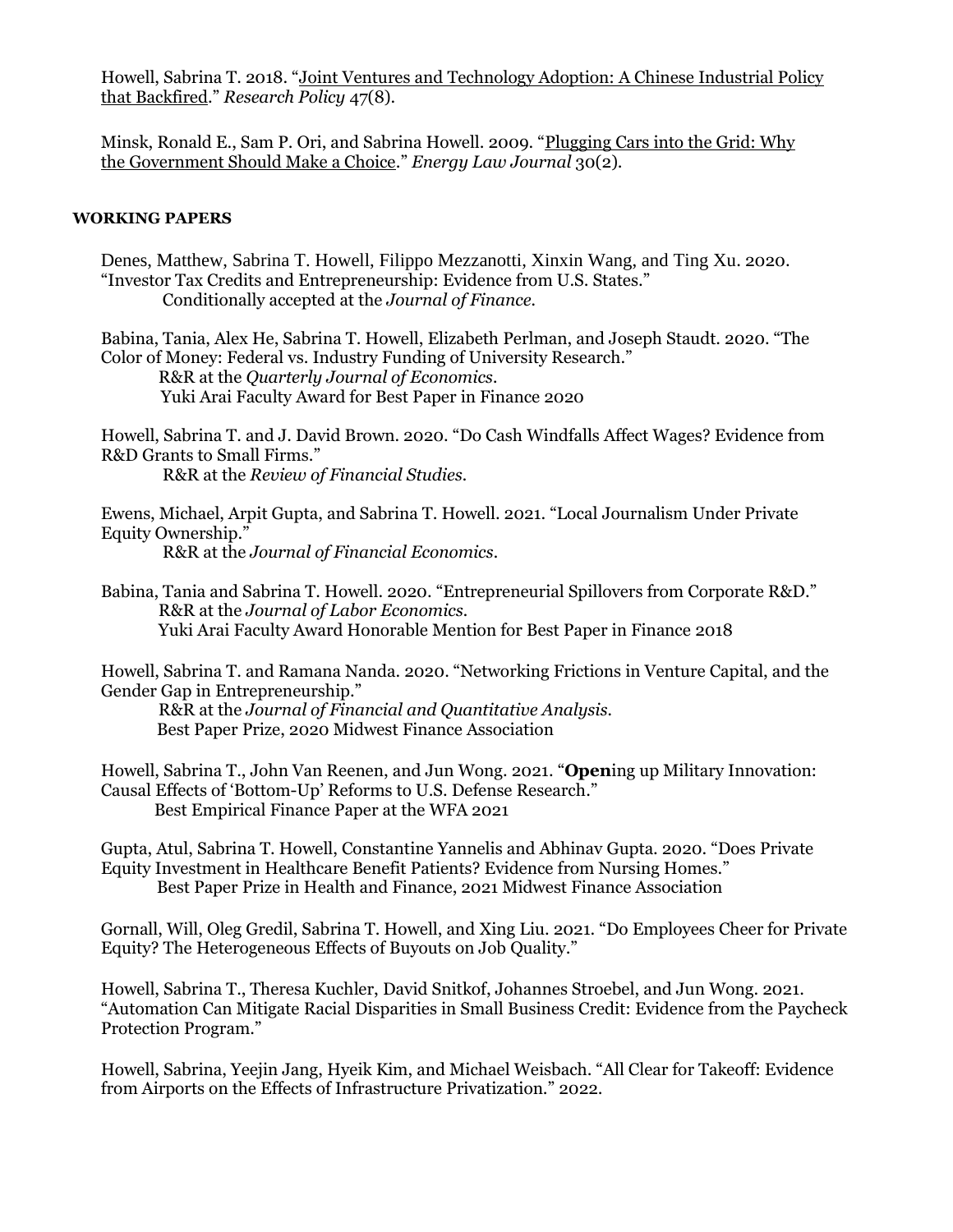Howell, Sabrina T., Ramana Nanda, Josh Lerner, and Rick Townsend. 2020. "[How](https://papers.ssrn.com/sol3/papers.cfm?abstract_id=3598177)  [Resilient is Venture-Backed Innovation? Evidence from Four Decades of US](https://papers.ssrn.com/sol3/papers.cfm?abstract_id=3598177)  [Patenting](https://papers.ssrn.com/sol3/papers.cfm?abstract_id=3598177)."

# **OTHER PUBLICATIONS**

Howell, Sabrina T. 2021. "[Testimony before the House Ways & Means Committee:](https://waysandmeans.house.gov/legislation/hearings/oversight-subcommittee-hearing-examining-private-equity-s-expanded-role-us) "Examining [Private Equity's Expanded Role in the U.S.](https://waysandmeans.house.gov/legislation/hearings/oversight-subcommittee-hearing-examining-private-equity-s-expanded-role-us) Health Care System." March 25.

Howell, Sabrina. 2014. "Financing Innovation in the Private Sector: The Small Business Innovation Research Program." Case in Tsinghua-Harvard Workshop on Market Mechanisms to Achieve a Low-Carbon Future for China Casebook, p. 30.

Howell, Sabrina, Lee, Henry, and Heal, Adam. 2014. "[Leapfrogging or Stalling Out? Electric](http://belfercenter.ksg.harvard.edu/publication/24335/leapfrogging_or_stalling_out_electric_vehicles_in_china.html?breadcrumb=%2Fpublication%2F24345%2Felectric_vehicles_in_china%3Futm_source%3Dfeedburner%26utm_medium%3Dfeed%26utm_campaign%3DFeed%3A%2Bbelfer%2Fenergy%2B%28Belfer%2BCenter%2Bfor%2BScience%2Band%2BInternational%2BAffairs%2B-%2BEnergy%29)  [Vehicles in China.](http://belfercenter.ksg.harvard.edu/publication/24335/leapfrogging_or_stalling_out_electric_vehicles_in_china.html?breadcrumb=%2Fpublication%2F24345%2Felectric_vehicles_in_china%3Futm_source%3Dfeedburner%26utm_medium%3Dfeed%26utm_campaign%3DFeed%3A%2Bbelfer%2Fenergy%2B%28Belfer%2BCenter%2Bfor%2BScience%2Band%2BInternational%2BAffairs%2B-%2BEnergy%29)" Discussion Paper, Belfer Center for Science and International Affairs, Harvard Kennedy School.

Howell, Sabrina. 2013. "[Pathways for Reducing Oil Consumption in the U.S](http://www.carbonwarroom.com/what-we-do/research-publications/transport-pathways-reducing-oil-consumption-us)." Carbon War Room & Fuel Freedom Foundation Research Report.

Howell, Sabrina. 2009. "Jia You! (Add Oil!): Chinese Energy Security Strategy." In Luft, Gal and Anne Korin, eds*[. Energy Security Challenges for the 21 Century](http://amzn.com/0275999971)*. California: Praeger Publishing.

## **TEACHING**

| 2017-22 | Applications in Entrepreneurial Finance: Fintech, NYU Stern (new course)                                                                                                                     |
|---------|----------------------------------------------------------------------------------------------------------------------------------------------------------------------------------------------|
| 2016    | Topics in Entrepreneurial Finance, NYU Stern (created all course materials)                                                                                                                  |
| 2013    | Energy Industry Economics & Policy Sophomore Tutorial, Harvard University<br>Economics Department (created course, solo teaching)                                                            |
| 2012-13 | Energy Policy Analysis, Harvard Kennedy School - doctoral-level course of the Harvard<br>Graduate Consortium on Energy and the Environment (teaching fellow for Professor<br>Joseph E. Aldy) |
| 2008    | Sustainability Economics, Hong Kong University and Zhejiang University. Harvard                                                                                                              |

Graduate School of Education Crimson Fellow

#### **NON-ACADEMIC EMPLOYMENT**

| $2021 -$ | U.S. Census Bureau Schedule A Employee                                                                                                        |
|----------|-----------------------------------------------------------------------------------------------------------------------------------------------|
| $2019 -$ | U.S. Air Force, Special Government Employee                                                                                                   |
| 2013-14  | U.S. Department of Energy, Intern in the Office of Strategic Programs in the Office of<br>Energy Efficiency and Renewable Energy              |
| 2012     | Georgetown Economics Department, Research Assistant to Arik Levinson                                                                          |
| 2011     | Harvard Center for the Environment, Research Assistant to Joseph E. Aldy                                                                      |
| 2011     | National Economic Council, White House Intern for Nathaniel Keohane, the<br>Special Assistant to the President for Energy and the Environment |
| 2009-10  | Securing America's Future Energy (SAFE), Senior Policy Analyst                                                                                |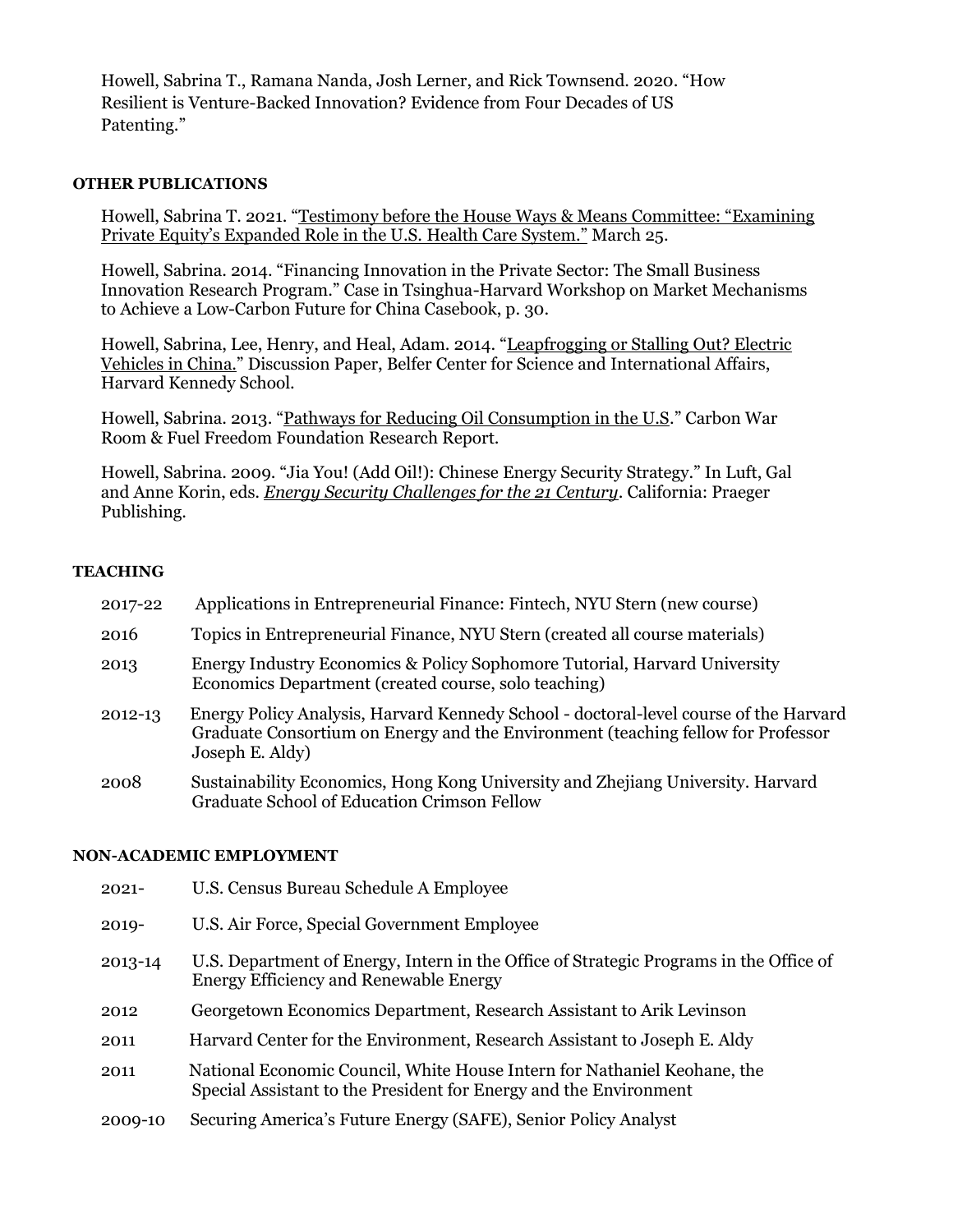|         | 2008-09 Charles River Associates, Analyst                               |
|---------|-------------------------------------------------------------------------|
| 2007    | <b>Hess Corporation, Summer Analyst</b>                                 |
| 2005-06 | Yale University Economics Department, Research Assistant to George Hall |

# **HONORS, GRANTS, AND FELLOWSHIPS**

| Appointed as Private Equity Research Consortium Research Fellow                    |
|------------------------------------------------------------------------------------|
| NYU Stern Yuki Arai Faculty Award for Best Paper in Finance (\$10,000)             |
| Review of Financial Studies Referee of the Year (\$1,000)                          |
| AQR Asset Management Institute Young Researcher Award (£10,000)                    |
| Review of Finance Distinguished Referee                                            |
| Kauffman Foundation Research Grant (\$100,000)                                     |
| NBER Science of Science Funding Grant (\$6,000)                                    |
| Private Equity Research Consortium Small Grant Program (\$10,000)                  |
| Stern Center for Global Economy and Business Research Grant (\$6,000)              |
| Kauffman Foundation Junior Faculty Research Fellowship (\$35,000)                  |
| Kauffman Foundation Research Grant (\$150,000)                                     |
| Kauffman Foundation Research Grant (\$24,500)                                      |
| Stern Center for Global Economy and Business Research Grant (\$7,000)              |
| Top Finance Graduate Award 2015 (Copenhagen Business School-AQR)                   |
| Kauffman Best Student Paper Award Session, Roundtable for Engineering              |
| Entrepreneurship Research (REER)                                                   |
| National Science Foundation Graduate Research Fellow                               |
| Derek Bok Center for Teaching and Learning Certificate of Distinction in Teaching  |
| (reflects very high student ratings)                                               |
| Mossavar-Rahmani Center for Business and Government Summer Fellowship              |
| Harvard Environmental Economics Program Pre-Doctoral Fellow                        |
| Emerson Tuttle Cup Winner (most distinguished student in Yale's Davenport College) |
|                                                                                    |

# **PAPER PRESENTATIONS**

- 2022 NBER SI (two sessions), FIRS, Einaudi Institute of Economics and Finance (Rome), Consumer Finance Protection Bureau, Administrator Brooks-LaSure and her Staff at the Centers for Medicare and Medicaid Services, University of Chicago Discrimination in the 21st Century conference, UNC IPC Spring Symposium, Princeton Bendheim, Cornell, Georgetown, Northeastern, UNC PERC Spring, EPFL Lausanne, AFA/AEA Annual Meeting (2 sessions)
- 2021 Chicago Booth, WEFI, FRA, AIEA, Tsinghua SEM, MSU, Smith Maryland, NBER Corporate Finance, Virtual Corporate Finance Seminar, UNC PERC Fall, UVA Darden, Dartmouth Tuck, University of Georgia, EFA, China International Conference in Finance, ENTFIN Conference Keynote, WFA (2 sessions), FIRS, Adam Smith Workshop, USI Lugano, Oxford Said, Peking University, NBER Investments in Early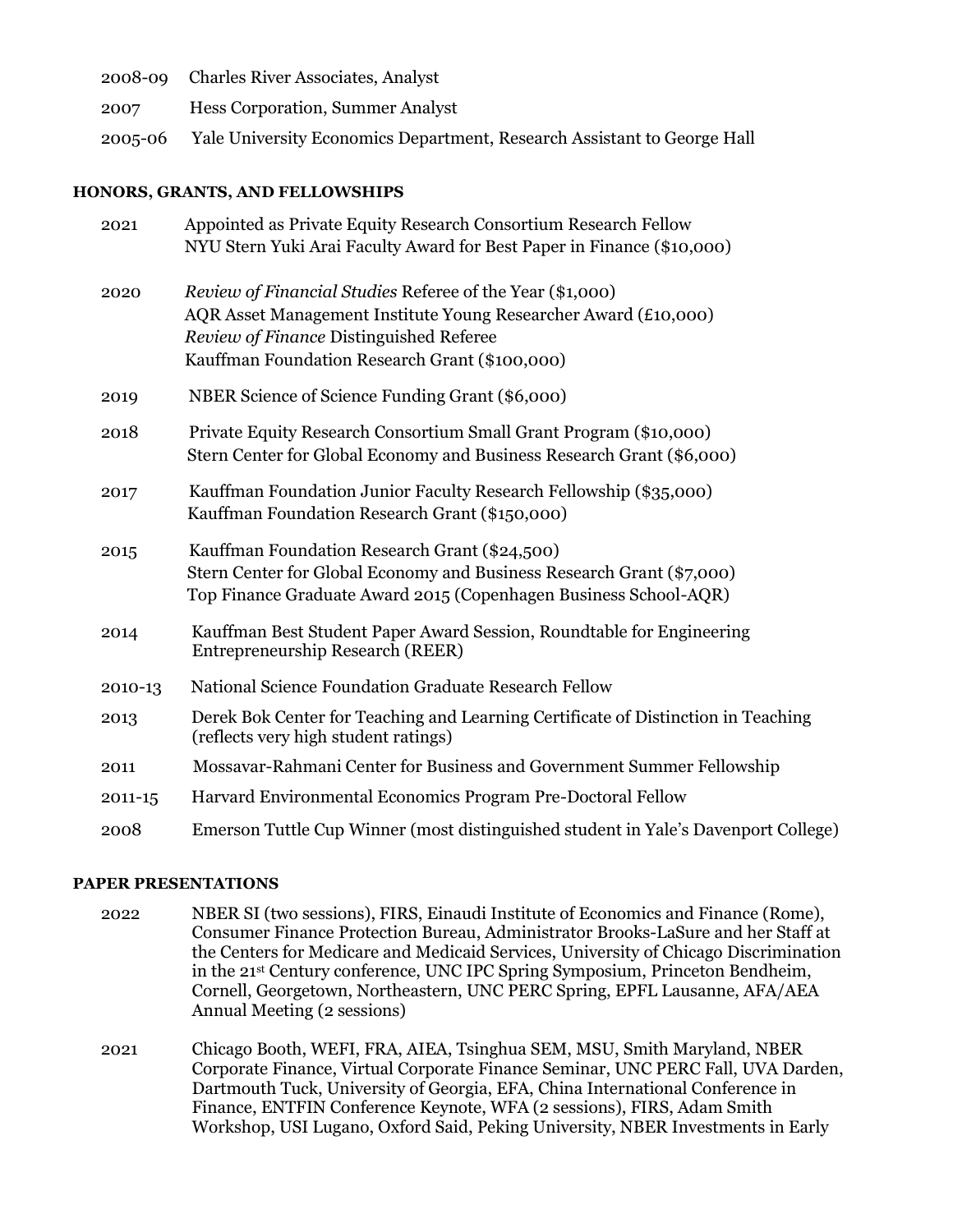Career Scientists Conference, MFA (2 sessions), Oregon Lundquist, Florida State, UT San Antonio, AFA/AEA Annual Meeting (2 sessions)

- 2020 Bocconi, Johns Hopkins, UNC PERC Symposium, ESSEC Business School, NBER Conference on Business Taxation in a Federal System, AFWERX Accelerate, Virtual Corporate Finance Seminar, Norwegian School of Economics, University of Utah, Rotman Workshop on Gender, Race, and Entrepreneurship, University of Oklahoma, NYU Corporate Governance, Midwest Finance Association Annual Meeting, MSU/UIC Virtual Finance Seminar, PCOB Workshop on Entrepreneurship and Finance, NBER Summer Institute (3 sessions), Stanford GSB, Cornell Johnson, Oxford Private Equity Symposium, Midwest Finance Association (2 sessions), AQR Asset Management Institute Conference, Finance in the Cloud Conference, NSF Future of IP Conference, AFA/AEA Annual Meeting (3 sessions)
- 2019 LBS, Imperial, Northwestern Kellogg, Texas Finance Festival, Rome Junior Finance Conference, Financial Research Association Las Vegas, GSU CEAR Financing Tangible and Intangible Capital Conference, Columbia, PCRI-Tsinghua PBCSF Workshop on the Chinese Market, USC, UCLA, Carnegie Mellon, University of Pittsburgh, Temple, Cornell Johnson (planned), Wharton, Western Finance Association, Kenan Institute Frontiers of Entrepreneurship Conference, AFA/AEA Annual Meeting (5 sessions)
- 2018 Stanford Financing of Innovation Summit, NBER Corporate Finance Meeting, Stanford MS&E, Olin Corporate Finance Conference, UW Summer Finance Conference; IMF; LBS Private Equity Symposium; Finance UC Santiago Chile International Conference; Toulouse School of Economics; Minnesota Corporate Finance Conference; Napa Corporate Finance Conference. Berkeley Haas Finance; UBC Sauder; HBS Finance; Yale SOM Finance; AFA Annual Meeting (2 sessions); Kenan Institute Frontiers of Entrepreneurship Conference
- 2017 MIT Sloan; NBER China Economy Working Group; NBER Entrepreneurship Working Group; HEC Paris; Duke; MIT Sloan Junior Faculty Conference; Yale Junior Finance Conference; Hong Kong University; Hong Kong University of Science and Technology; National University of Singapore; NYU Shanghai, UC Berkeley Innovation and Finance Conference; Columbia Junior Innovation Finance Workshop, WFA Early Career Women in Finance Mini-Conference; Queens Economics of Entrepreneurship and Innovation Conference; Econometric Society Asian Meeting; IDC Herzliya Conference in Financial Economics Research; Georgia Tech Scheller; Stern Changing Role of Stock Markets in Capital Formation Conference; Bergen Innovation Workshop; University of Washington Foster School of Business; AEA Entrepreneurship Session.
- 2016 NBER Entrepreneurship Working Group, Boston; NBER Entrepreneurship and Economic Growth Conference, Durham; Western Finance Association, Park City; GSE Summer Forum, Barcelona; Hebrew University Economics Department, Jerusalem; IDC Herzliya Conference in Financial Economics Research, Tel Aviv; GSU CEAR Corporate Finance and Asset Management Conference; NBER Corporate Finance and Insurance Working Groups Joint Session, Chicago; NYU Stern Research Day Conference, New York; NBER Productivity Seminar, Cambridge; NBER Entrepreneurship and Economic Growth Pre-Conference, Durham; Brigham Young University Finance Department.
- 2015 University of Michigan Ross Finance Department; Salomon Center Five Star Conference, New York; Dartmouth Economics Department, Hanover; NYU Stern Seminar; UC Berkeley Haas Innovation Seminar; 4th International Conference on Global Prosperity, UNSW Business School Institute of Global Finance, Sydney;